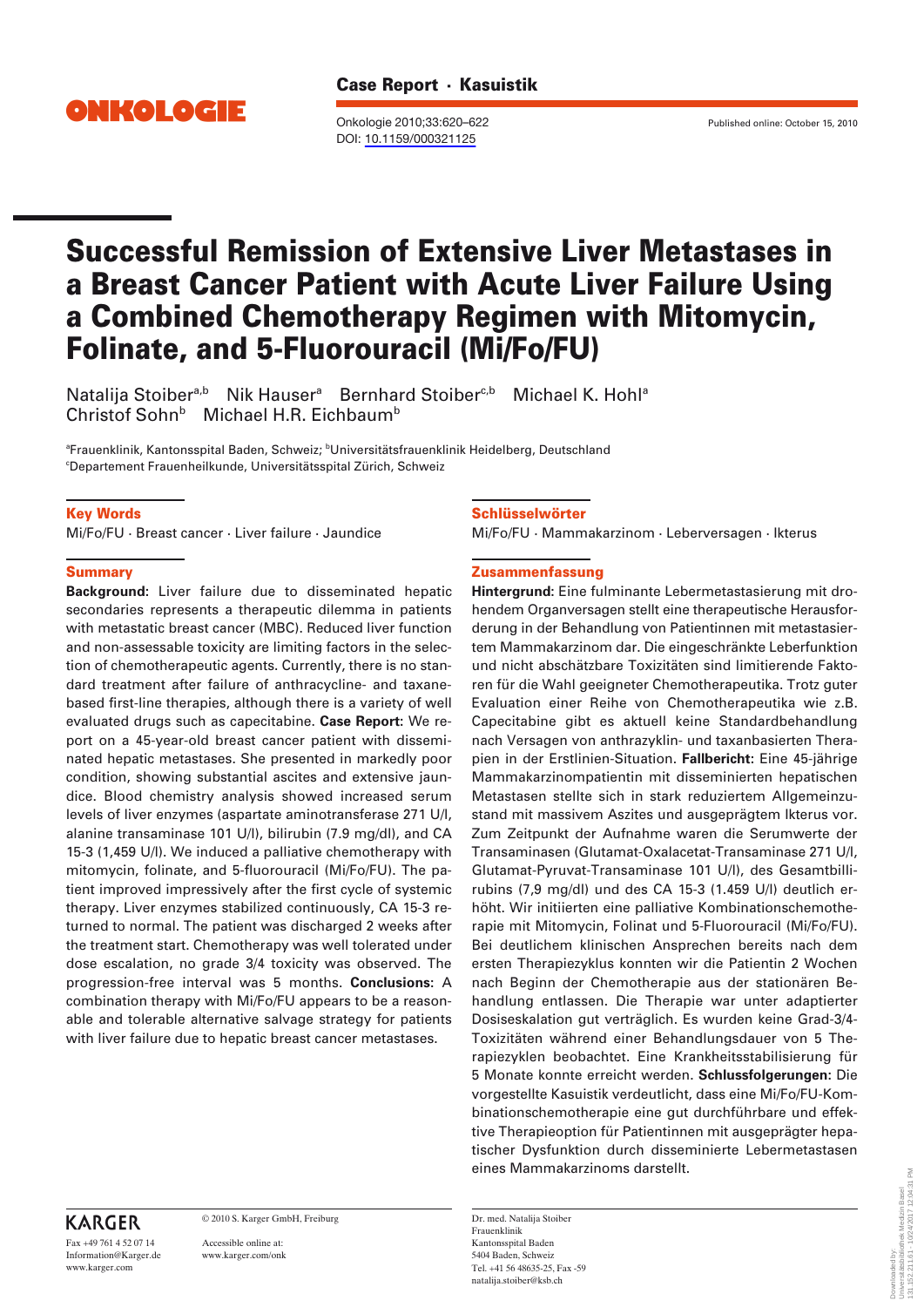### Introduction

Jaundice due to disseminated hepatic metastases often represents a complex therapeutic dilemma in the treatment of patients with metastatic breast cancer (MBC). The associated hepatic dysfunction frequently limits the selection of therapeutic agents due to unpredictable toxicity in the setting of altered hepatic clearance. At the same time, the presence of liver metastases is in itself considered as a poor prognostic factor for patients with MBC. Generally, these patients have been shown to be less responsive to chemotherapy when compared to patients without hepatic involvement. The median survival shows a range of 1–20 months after initial diagnosis of liver metastases [1–3]. The principal aims of palliative treatment in this setting are disease control, relief of symptoms, and improvement or maintenance of quality of life. The two most active classes of cytotoxic agents available for the treatment of breast cancer are anthracyclines and taxanes. Taxanes are primarily eliminated via the bile system and feces. Therefore, the use of taxanes in patients with elevated serum bilirubin or pathologic liver function tests is limited. Anthracyclines are predominantly metabolized by the liver. Impaired liver function delays the excretion and increases the accumulation of the drug in tissue and plasma. For doxorubicin, dose reductions are generally necessary depending on the bilirubin levels. Bilirubin levels higher than 5.0 mg/dl are a contraindication for the use of doxorubicin. After the diagnosis of abnormal liver function, all chemotherapeutic agents commonly used for the treatment of MBC have to be administered with caution. Fatal cholestatic liver failure associated with a gemcitabine therapy in MBC has been reported [4]. In addition, vinorelbine has to be administrated carefully as the clearance rate decreases in patients with suppression of liver function [5]. We report on the successful treatment of a jaundiced patient with excessive liver metastases of breast cancer and progressive hepatic failure using a combined chemotherapy with mitomycin, folinate, and 5-fluorouracil (Mi/Fo/FU).

#### Case Report

A 45-year-old woman with a history of stage II breast cancer presented in poor general condition, with loss of appetite, severe fatigue, massive newly developed ascites, distended abdomen, and extensive jaundice. Symptoms developed rapidly over a period of only 3–4 weeks. Breast cancer had been diagnosed 2 years before and had been clinically classified as cT2 cN1 G3 M0. Histologically, an invasive ductal carcinoma could be immunohistochemically confirmed with negative hormonal receptor status (estrogen receptor score 0, progesterone receptor score 0) and absence of any HER2/neu expression (HER2/neu score 0). The patient underwent primary systemic therapy with 4 cycles of pemetrexed/doxorubicin and 4 cycles of docetaxel with suboptimal response, followed by breast conserving surgery and radiation therapy of the breast and regional lymph nodes. The tumor stage according to the final histopathology was ypT1c ypN1a (1/11) G3 L0 R0 M0.

During the current admission, clinical examination revealed an extensively jaundiced patient with findings as described above, resulting in an ECOG status 3. Abnormal blood chemistry reports included elevated bilirubin of 7.9 mg/dl and excessively elevated liver enzymes (aspartate aminotransferase (ASAT) 271 U/l, alanine transaminase (ALAT) 101 U/l). Abdominal ultrasound demonstrated multiple disseminated hepatic metastases in both liver lobes. An endoscopic cholangiopancreaticography was performed but did not show any biliary dilatation. The clinical performance status decreased rapidly, and the patient became somnolent. Ascites was released continuously. In addition, thrombocytopenia complicated the situation, and multiple thrombocyte transfusions had to be administered before starting any further treatment. A combined palliative chemotherapy regimen consisting of Mi/Fo/FU was started at 50% of the standard dose for the first 2 cycles. As the performance status of the patient improved, we escalated the dose up to 100% for the following 3 cycles. Chemotherapy was administered in a 3-week interval. The standard-dose regimen consisted of mitomycin C  $(8 \text{ mg/m}^2 \text{ intravenously (i.v.)}),$ folinic acid (500 mg in total), and 5-fluorouracil (750 mg/m<sup>2</sup> i.v.) on day 1 plus folinic acid (500 mg in total) and 5-fluorouracil (750 mg/m<sup>2</sup> i.v.) on day 2. After the first cycle of chemotherapy, bilirubin initially increased up to 21 mg/dl and then continuously decreased. Six weeks later, the bilirubin serum levels had normalized (fig. 1). Similar findings were observed for the hepatic enzymes (fig. 2). Furthermore, CA 15–3 serum levels decreased continuously (fig. 3). In parallel, the ascites volume decreased after the second cycle of chemotherapy, and the clinical performance of the patient improved. Four weeks after starting Mi/Fo/FU, the patient showed an ECOG 1–2 and was able to participate in regular family life again. All following cycles of chemotherapy were administered in an outpatient setting without any therapy-limiting toxicities and with no need for dose reduction. Moreover, dose escalation of up to 100% was made possible by the rapid improvement of the patient's condition after the second cycle of Mi/Fo/FU. During therapy, grade 1 thrombocytopenia was observed, furthermore a mild nausea corresponding to a grade 1 nonhematologic toxicity. No grade 3 or 4 toxicity was observed.

Besides the impressive clinical treatment response, the serum levels of CA 15–3 fell rapidly during therapy and finally normalized. The progression-free interval was 5 months. After that, CA 15–3 rose again and the patient showed signs of bone marrow depletion consistent with a suspected progressive bone marrow carcinosis so that treatment had to be discontinued.

30

Fig. 1. Course of serum levels of aspartate aminotransferase (AST) and alanine transaminase (ALT) during chemotherapy.



621